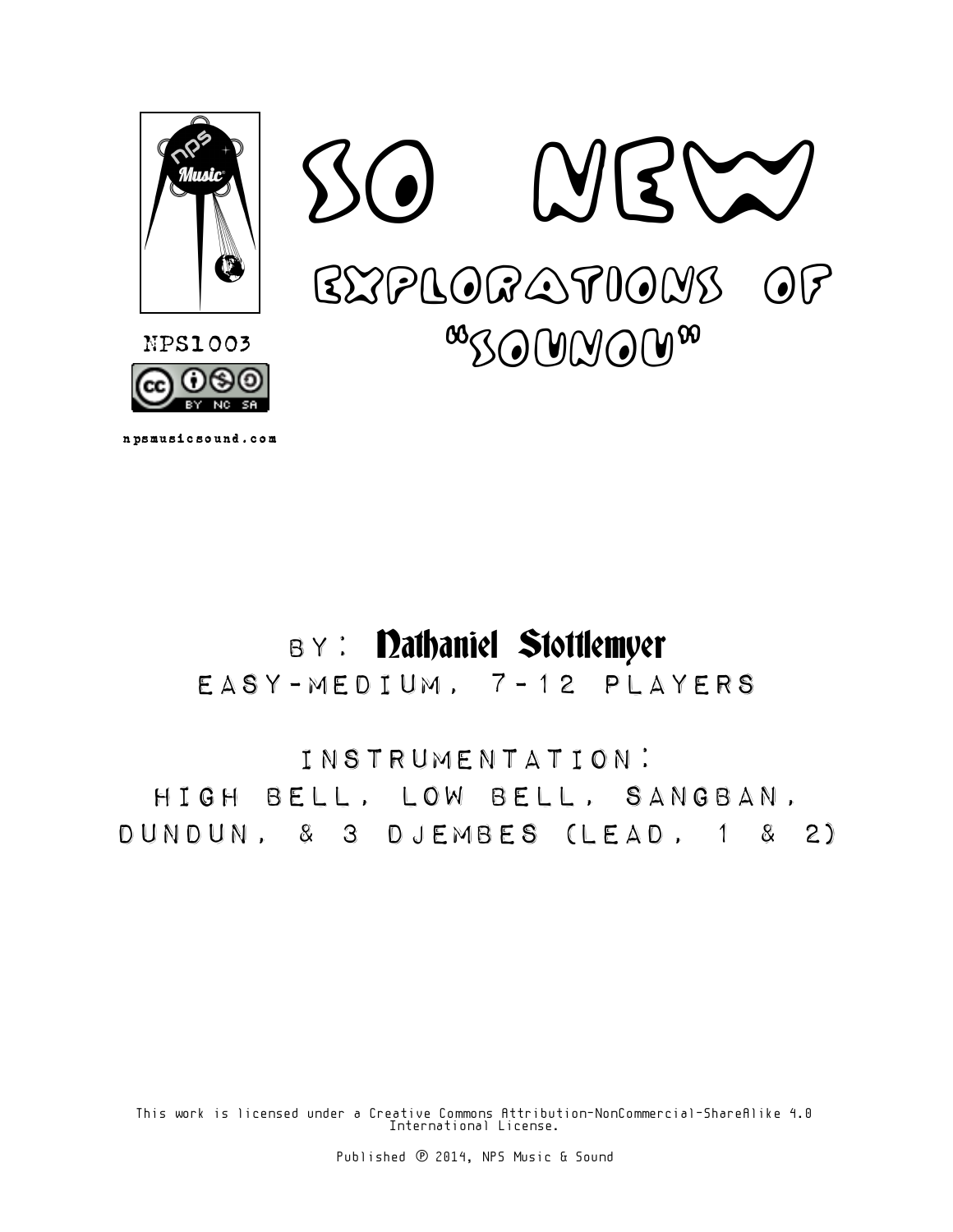## <span id="page-1-1"></span>Performance Notes:

So New is a modern interpretation of the traditional Malian rhythm *Sounou* (pronounced "sūnū"). Sounou is believed to have originated prior to the colonization of West Africa and is performed to facilitate competitive dance between boys[.1](#page-1-0)

This arrangement, for young percussion ensemble, retains many of the traditional elements of Malian Sounou; the Malian bass drums with their associated rhythms and variations, the popular djembe in multiple parts and the characteristic African iron bells. Traditionally, the iron bell patterns would be played by the *sangban* and *dundun* players, however to facilitate a performance by young players they have been given their own parts. Some non-traditional elements have been added. The high bell pattern at rehearsal letter *C* is borrowed from the son clavé pattern found in Afro-Cuban music and is applied here because the traditional low bell pattern is rhythmically the same as the Afro-Cuban cascara. At rehearsal letter *D* a call and response section is added. While this may not be typical of Sounou, call and response frequently occurs in Malian music. Finally, the lead djembe has been given slash notation to allow the leader freedom to support other instruments in the ensemble.

This arrangement may be expanded for improvised solos or dancers by using the first endings to repeat sections. Perhaps these can be made competitive like in Mali!

**Key:**



<span id="page-1-0"></span>Paul Nas, *126 West African Percussion Rhythms from Guinea and Surrounding Countries* (2009), [1](#page-1-1) http://www.paulnas.eu/wap/index.html (accessed January 14, 2015).

This work is licensed under a Creative Commons Attribution-NonCommercial-ShareAlike 4.0 International License.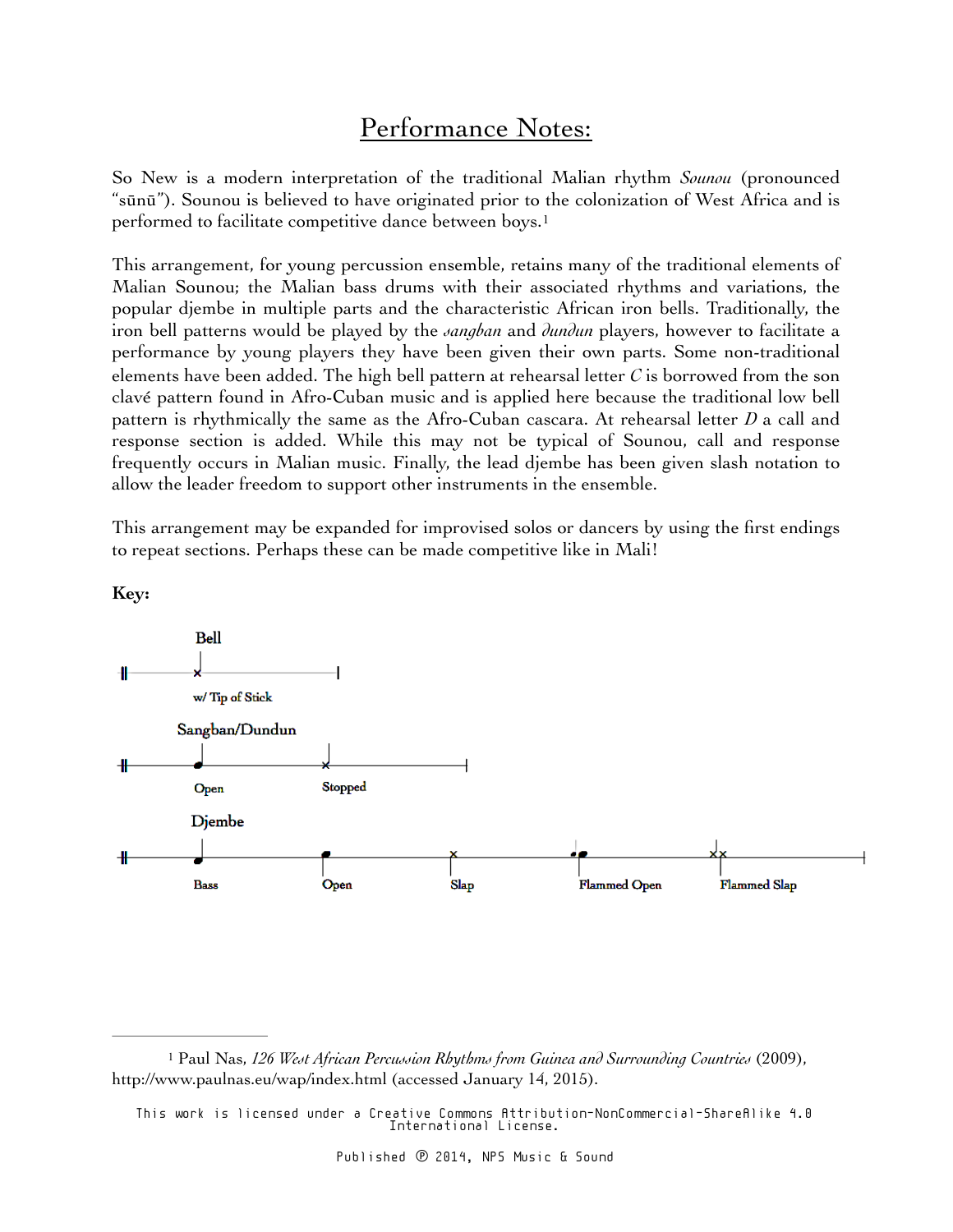**MB**  $\delta\mathcal{S}$  $\sum_{i=1}^{n}$ EXPLORATIONS OF "SOUNOU"

Dathaniel Stottlemyer

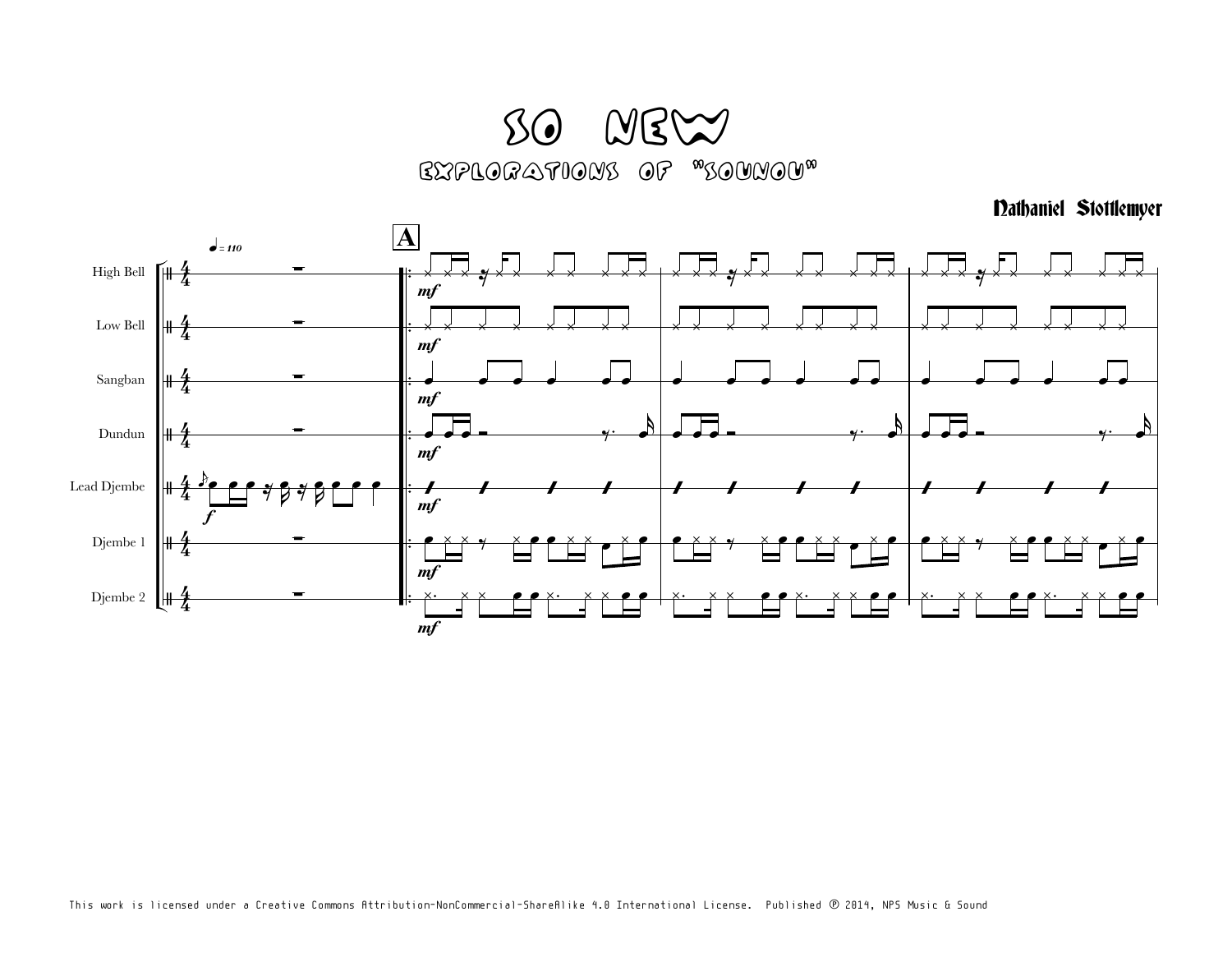

 $\overline{2}$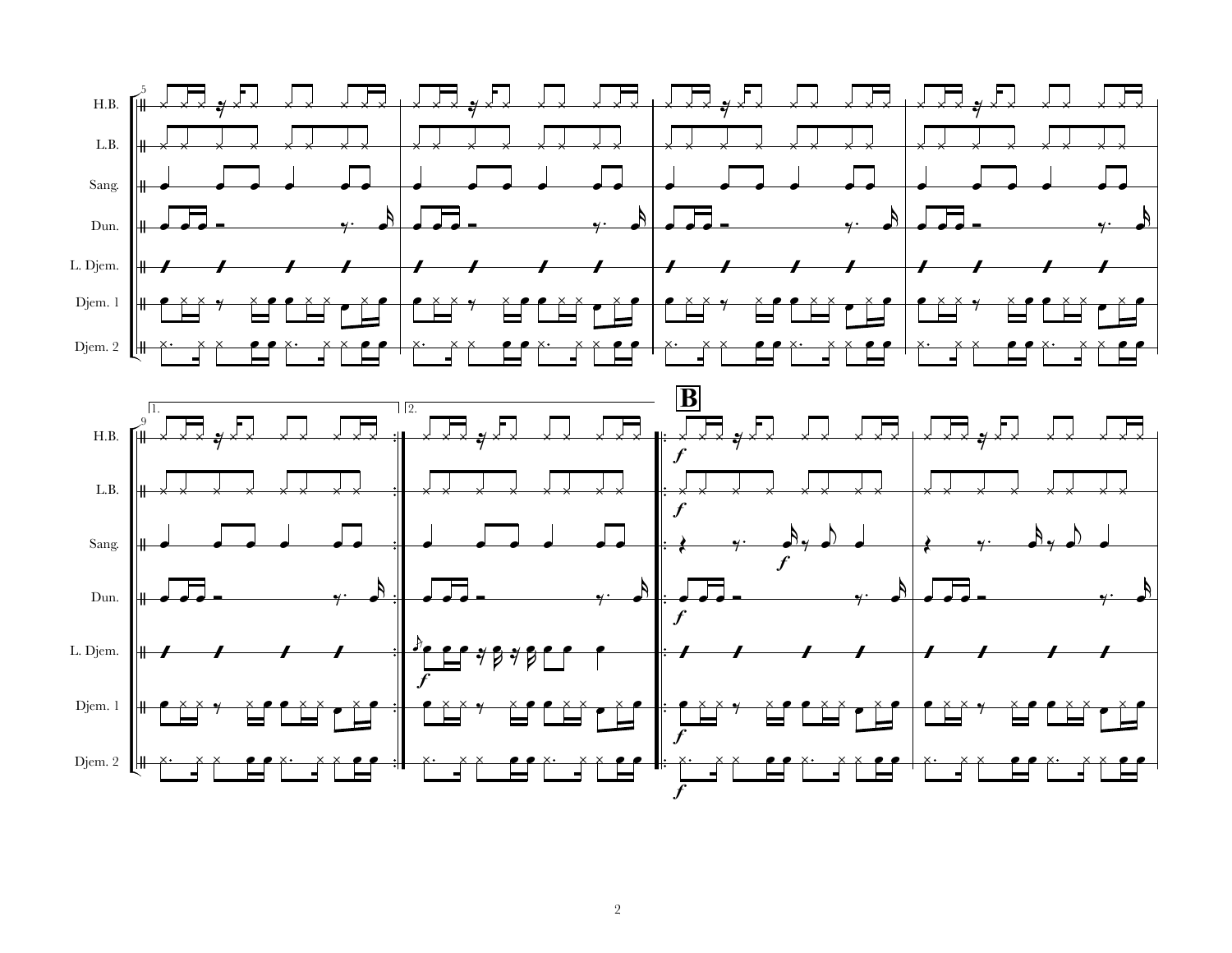

 $\sqrt{3}$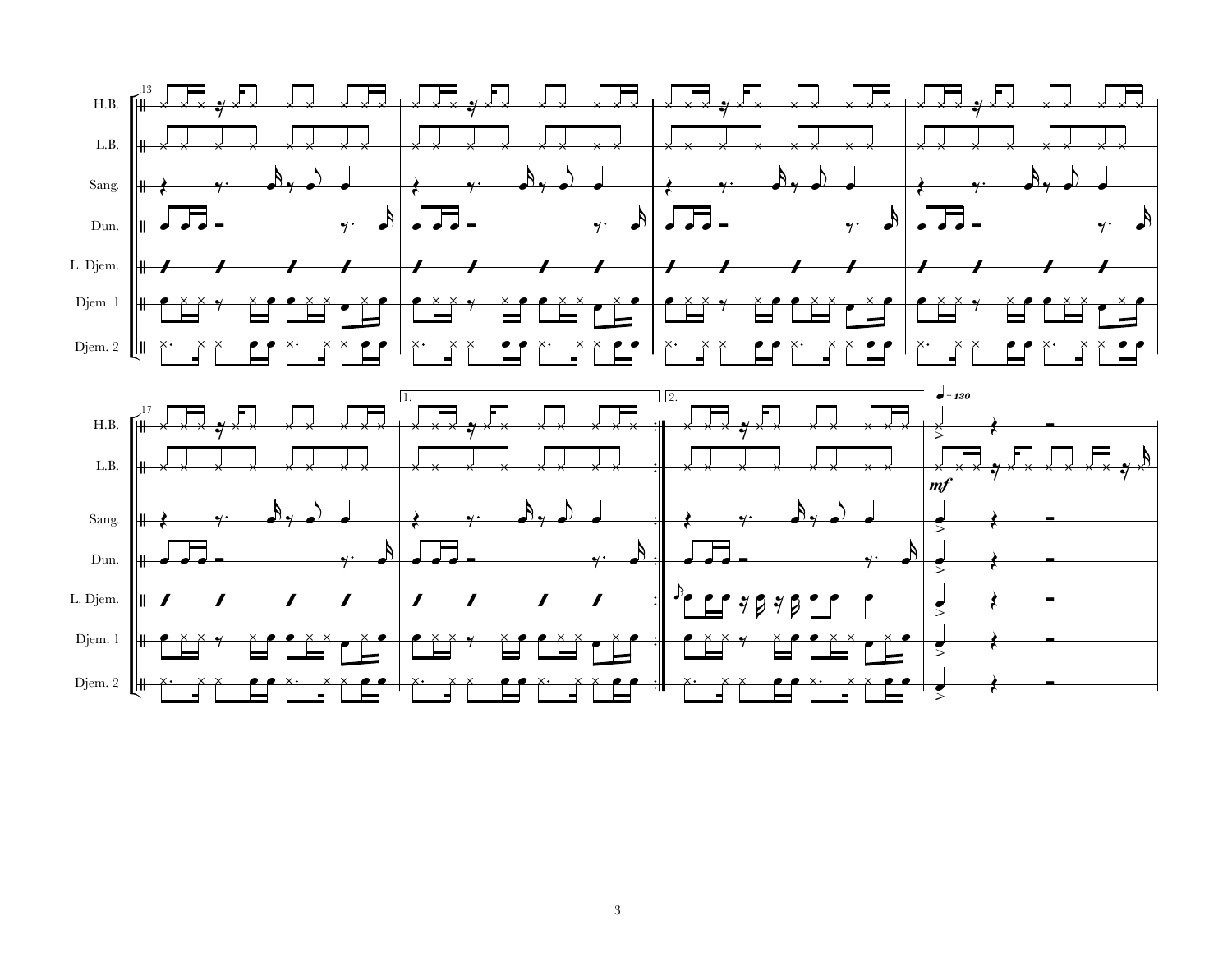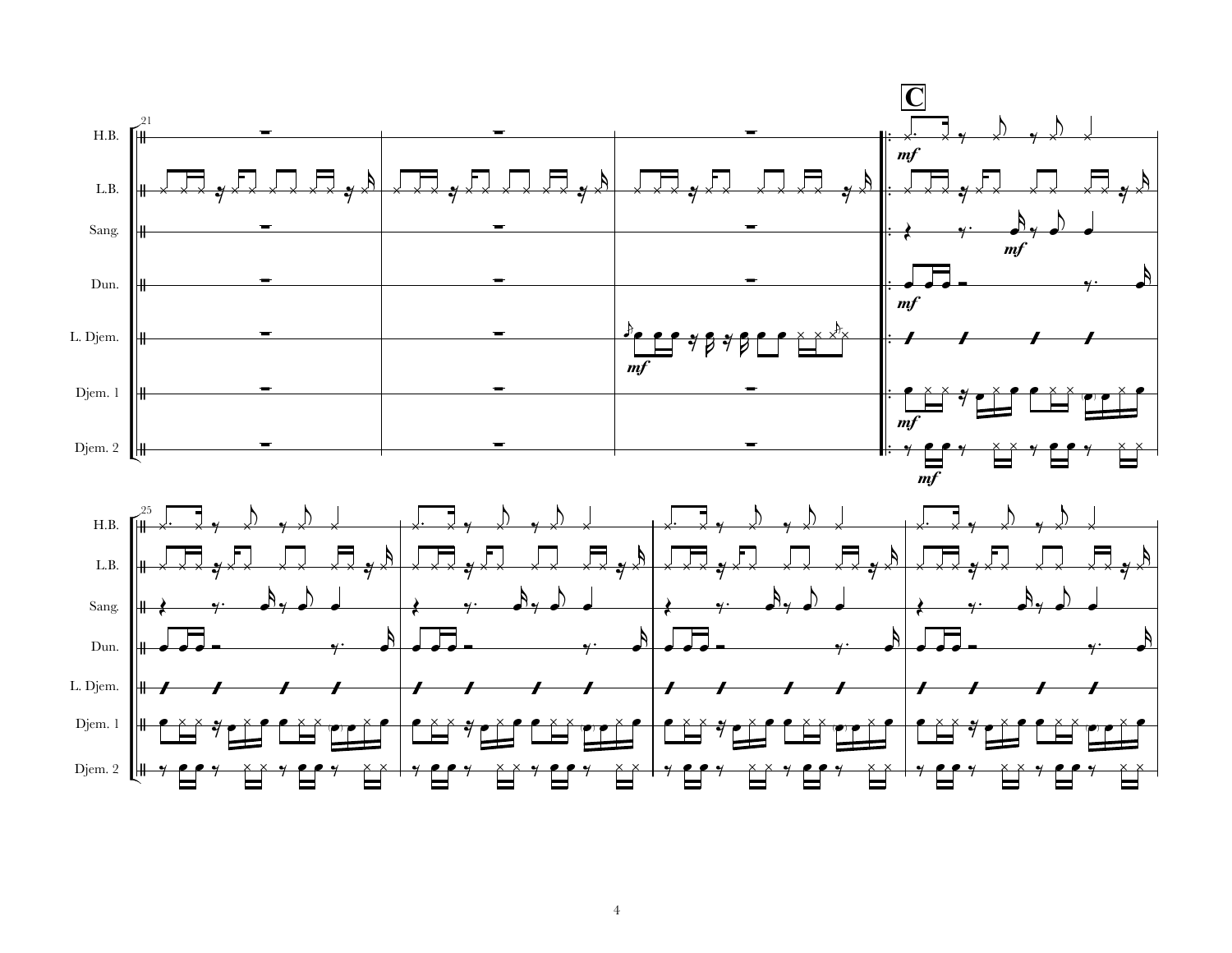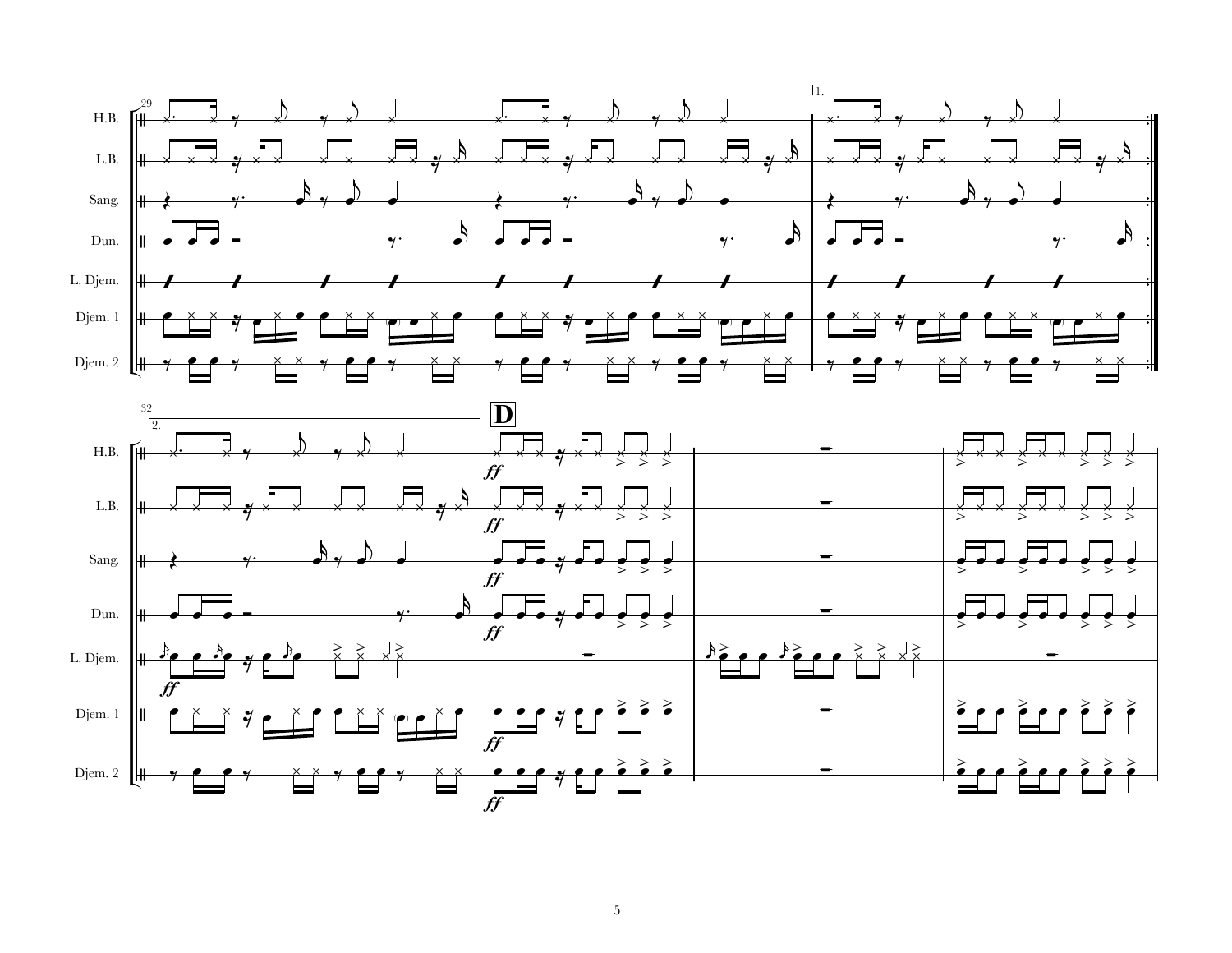

 $\sqrt{6}$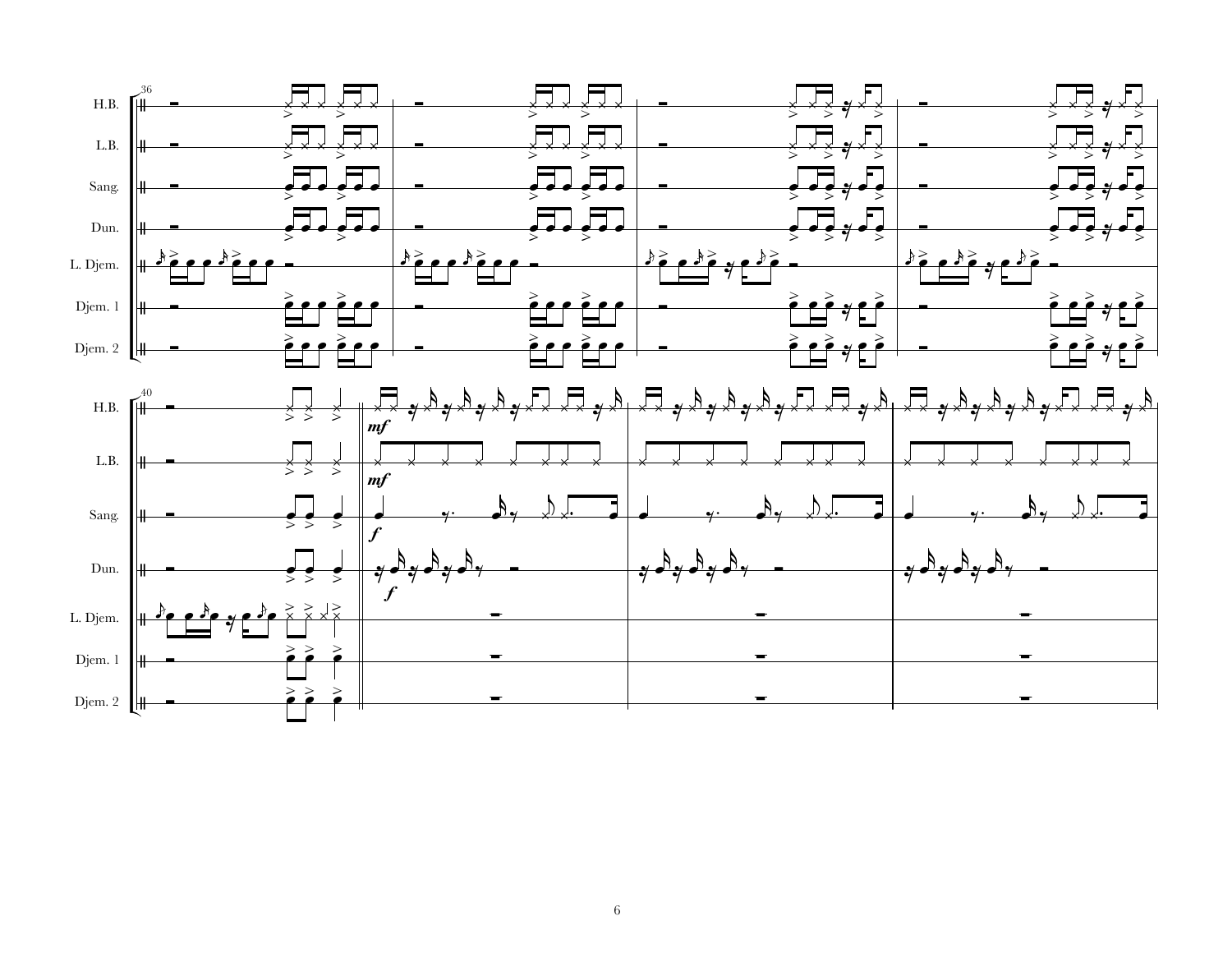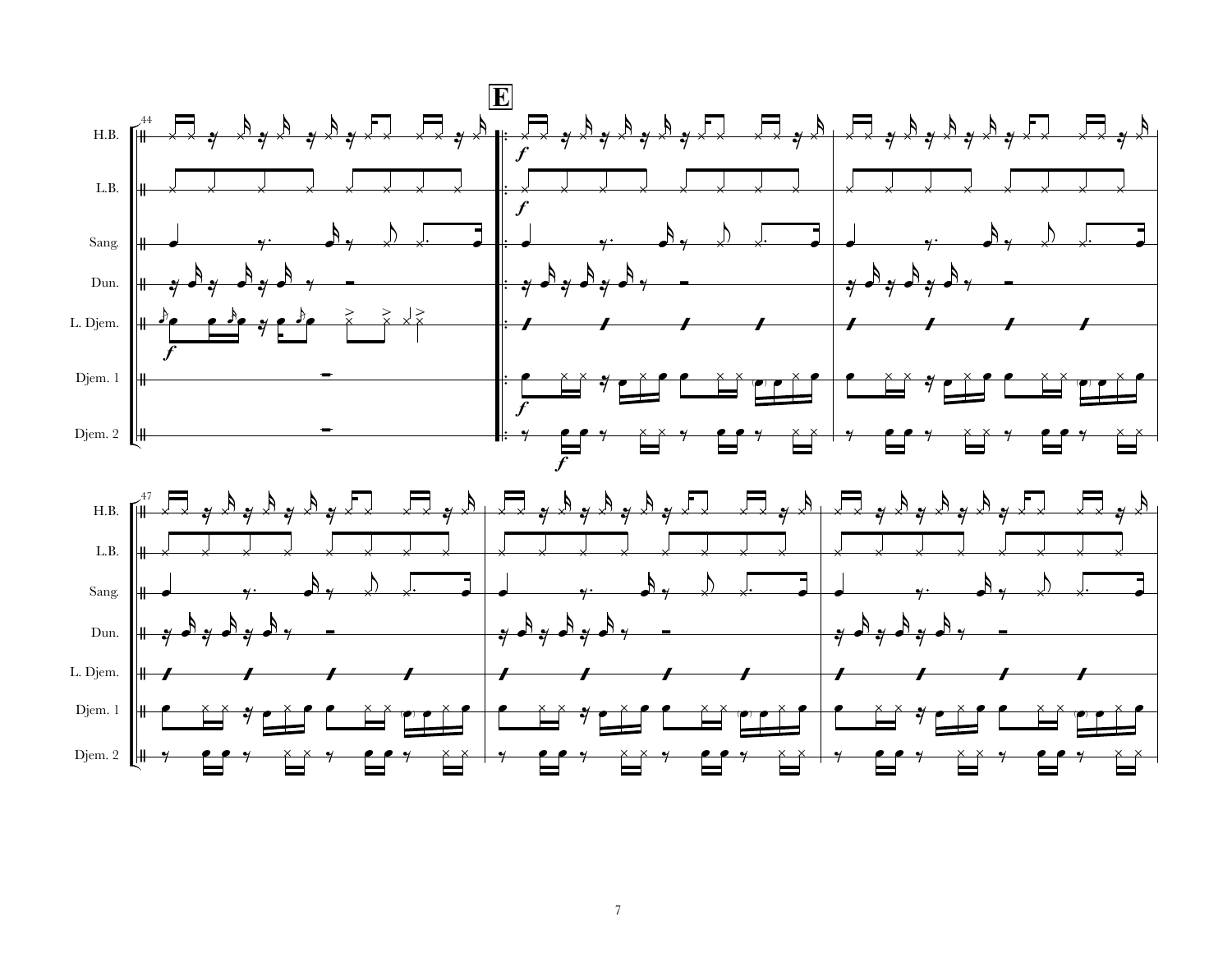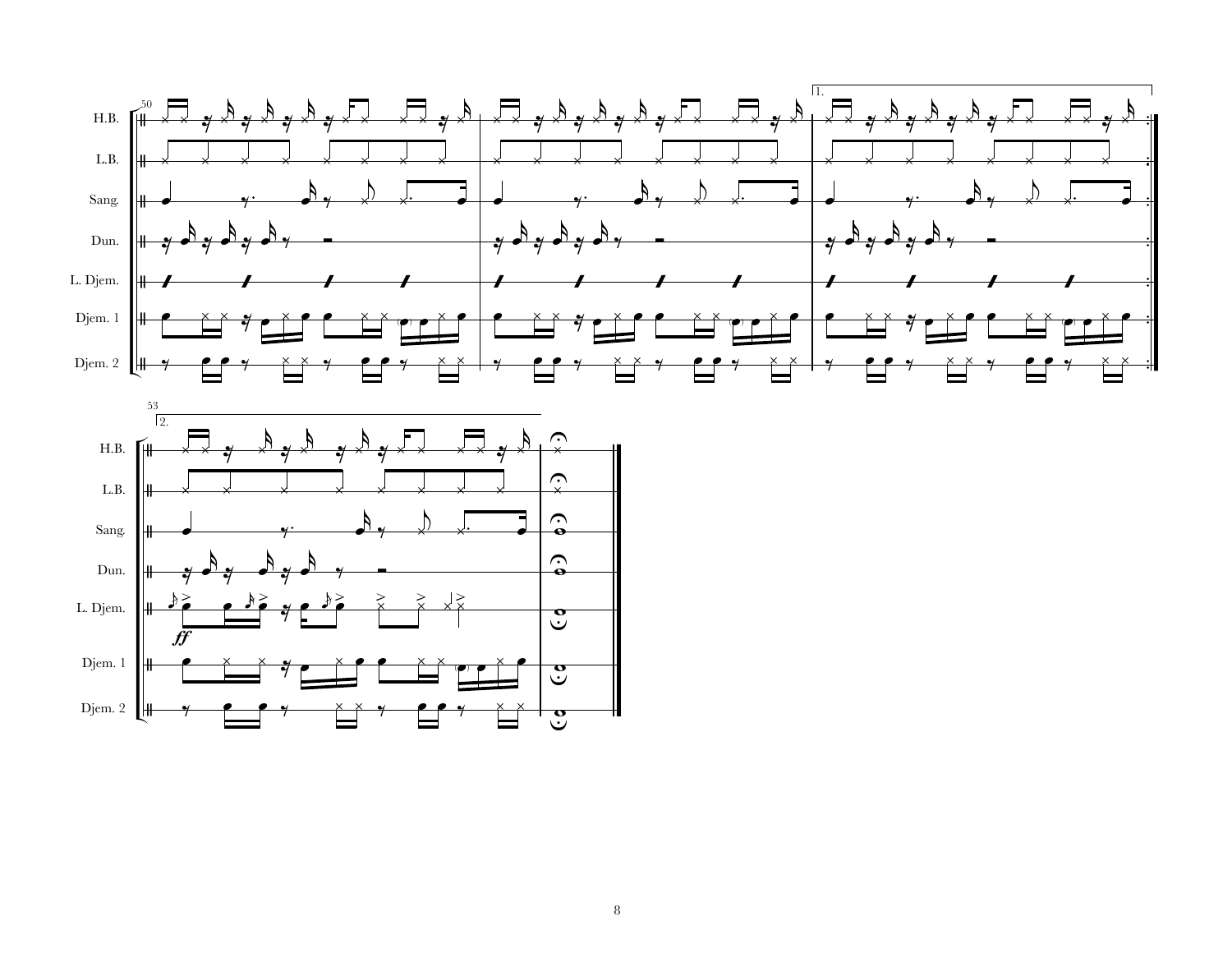BO NEW BEORATIONS OF "SOUNOU"

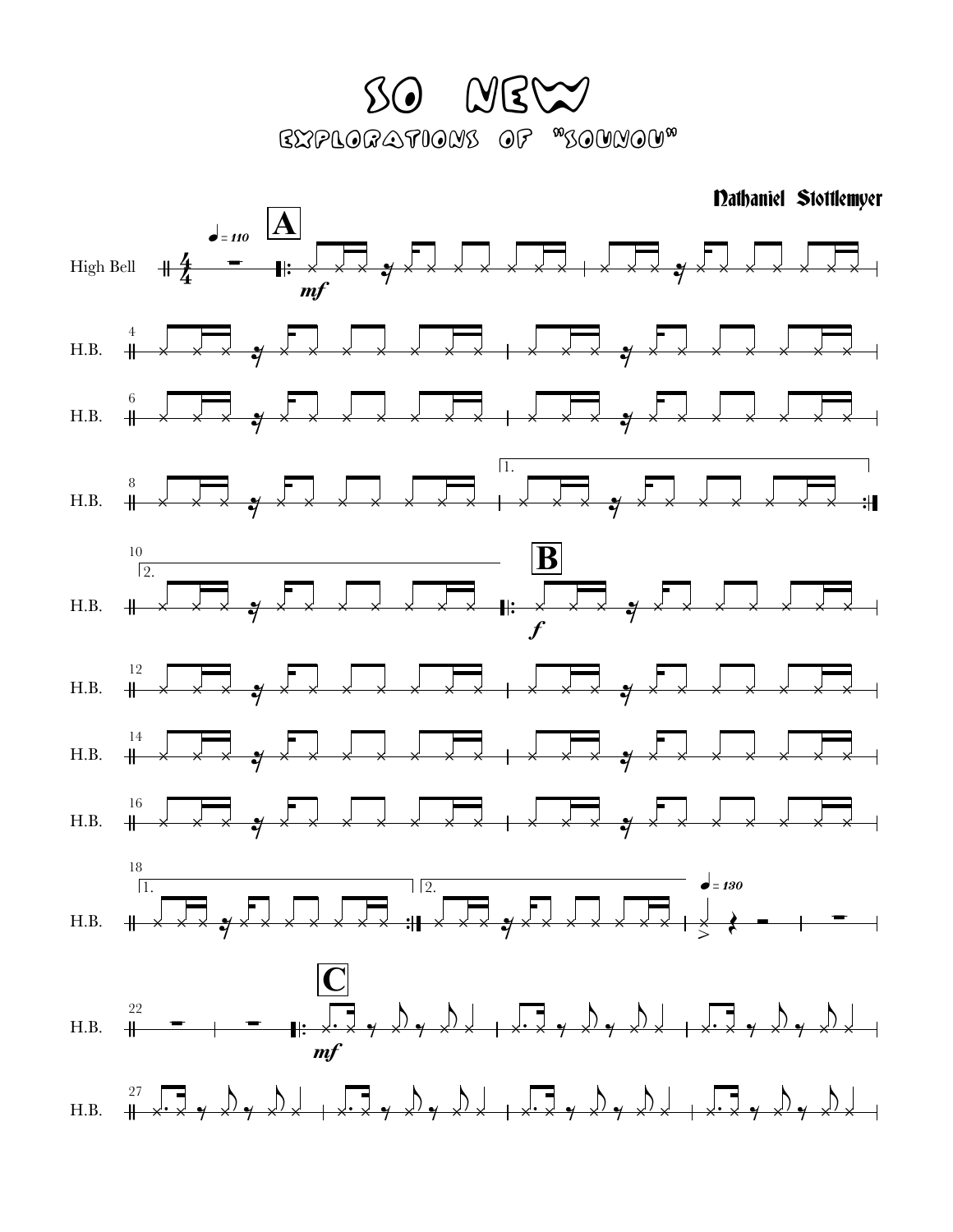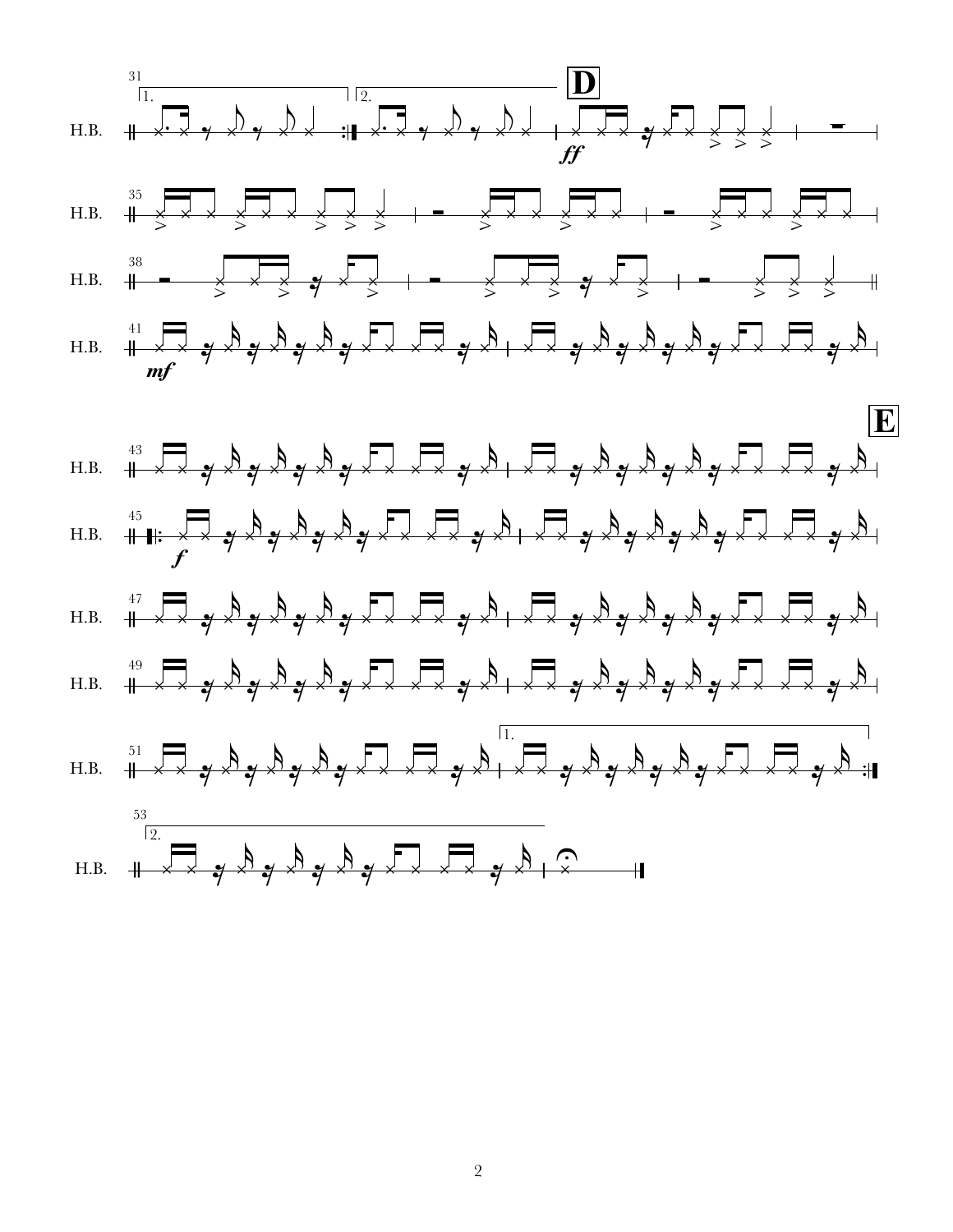$SO$   $N_{K}$ 

REPLORATIONS OF "SOUNOU"

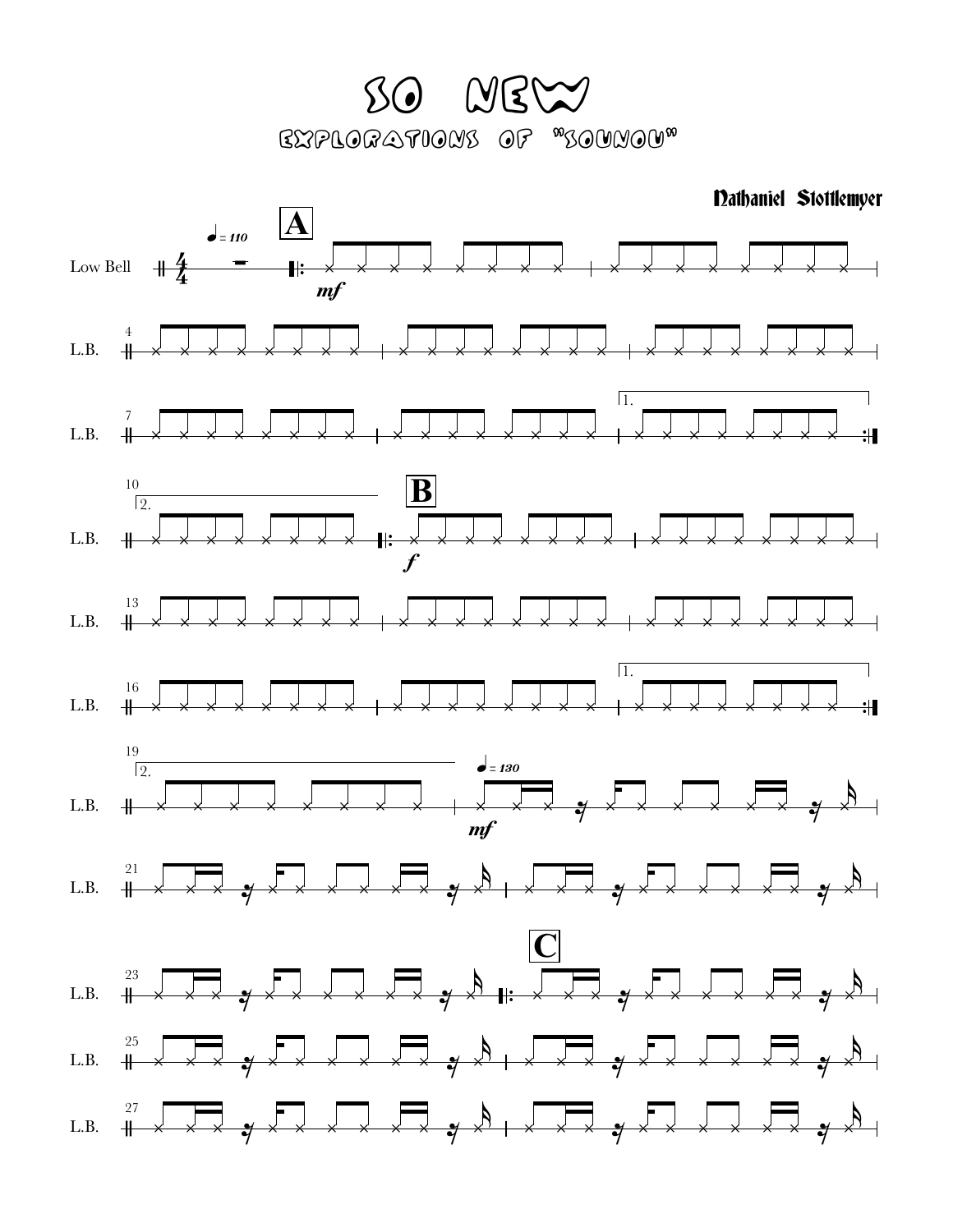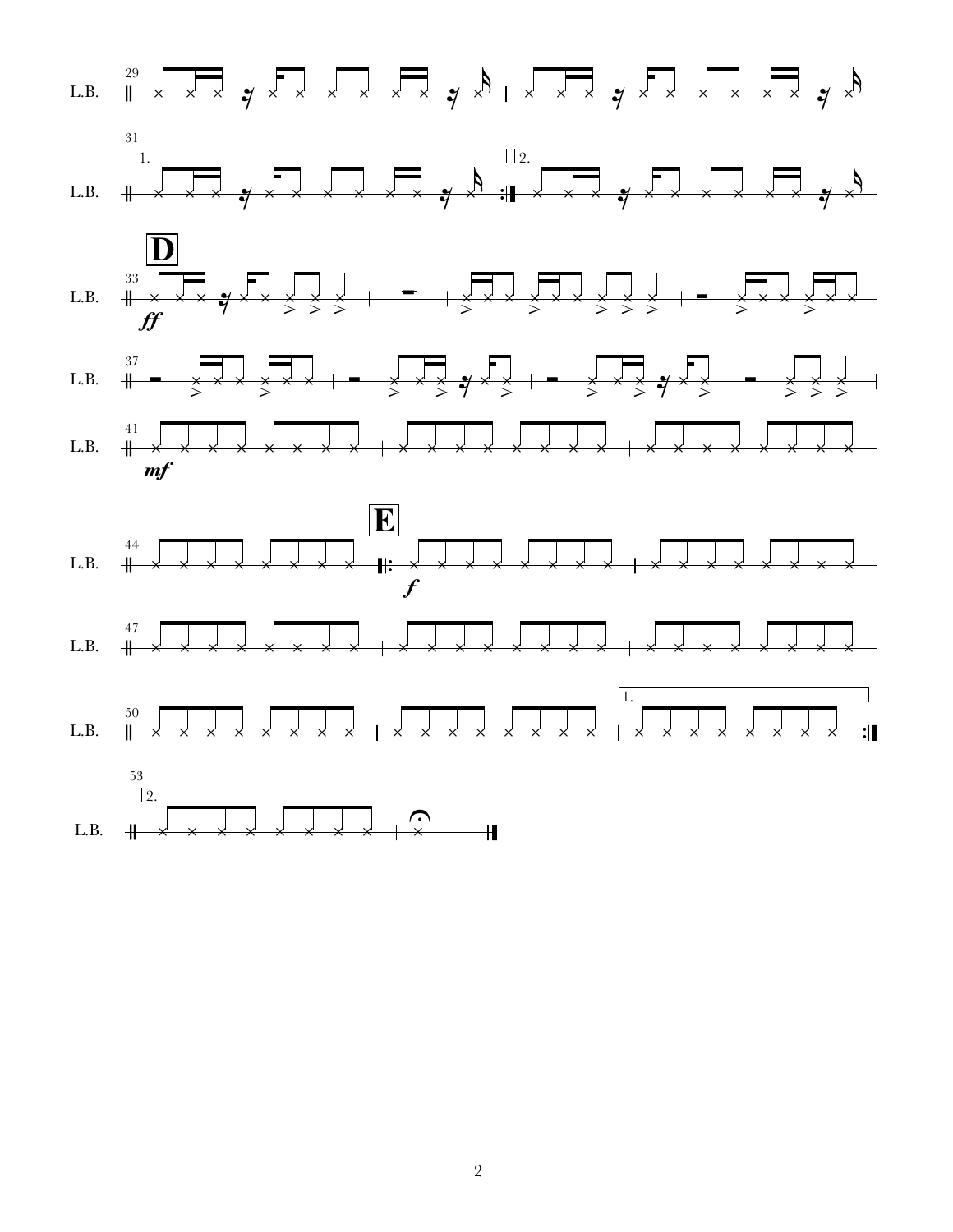

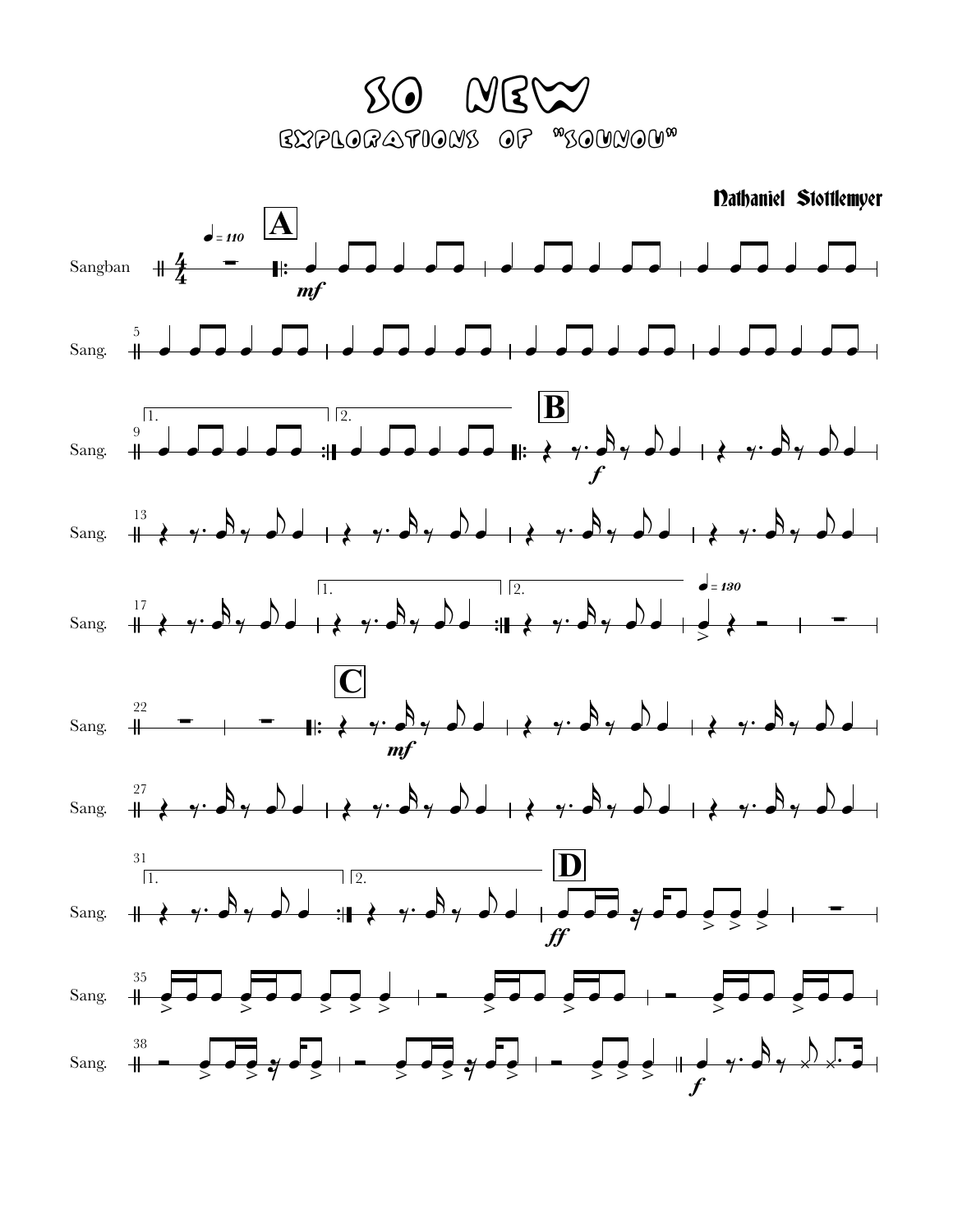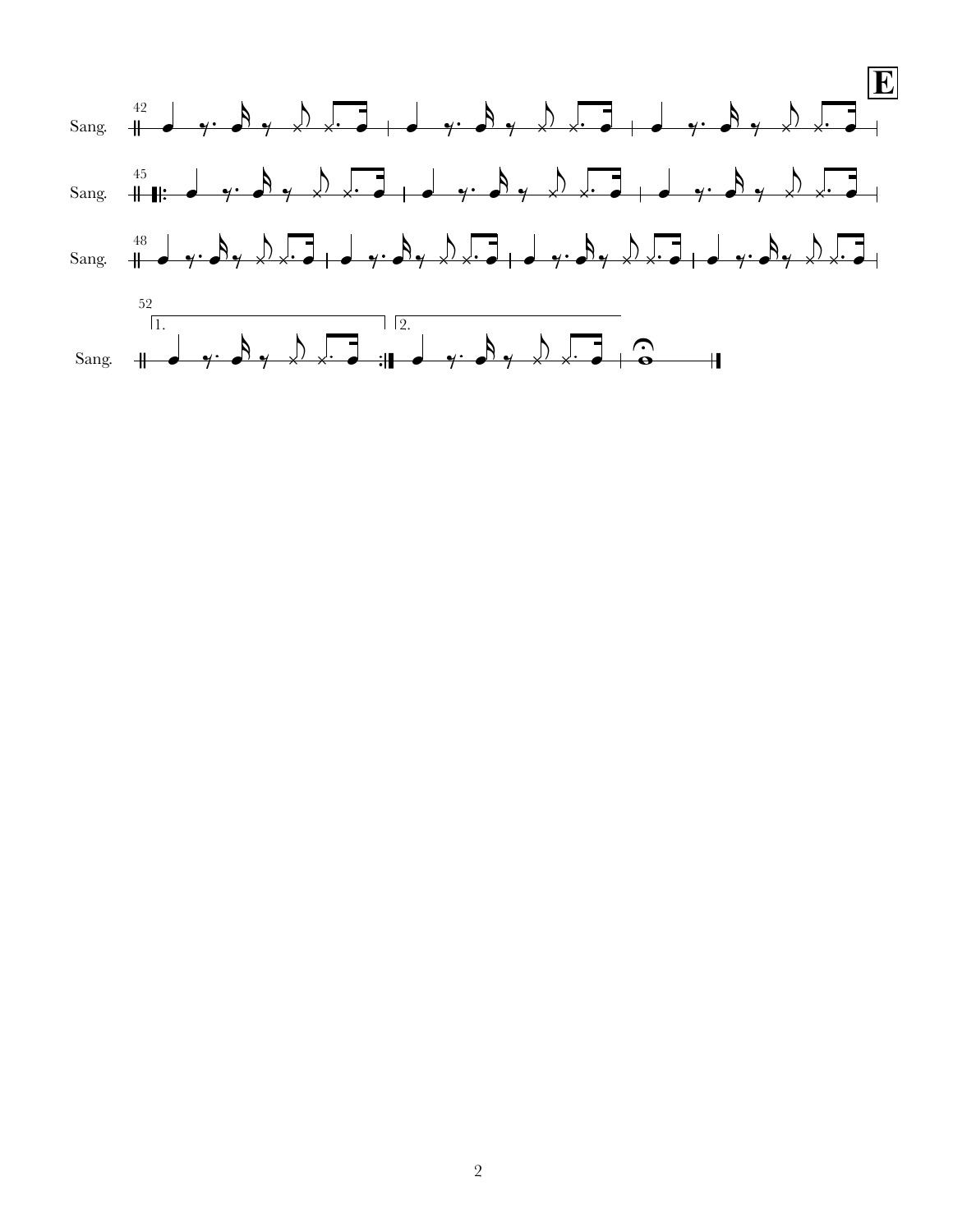$SO$  NEW BEORATIONS OF "SOUNOU"

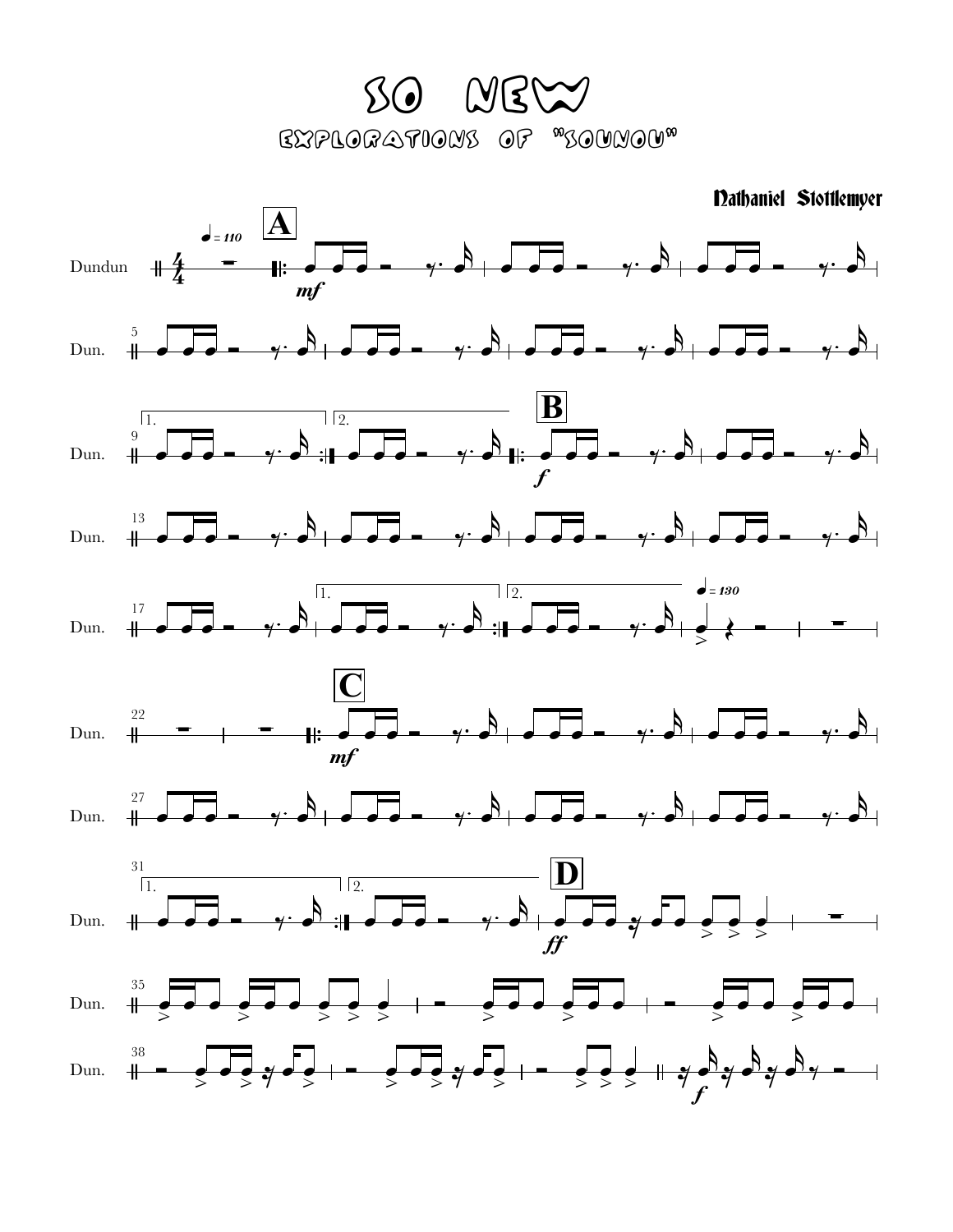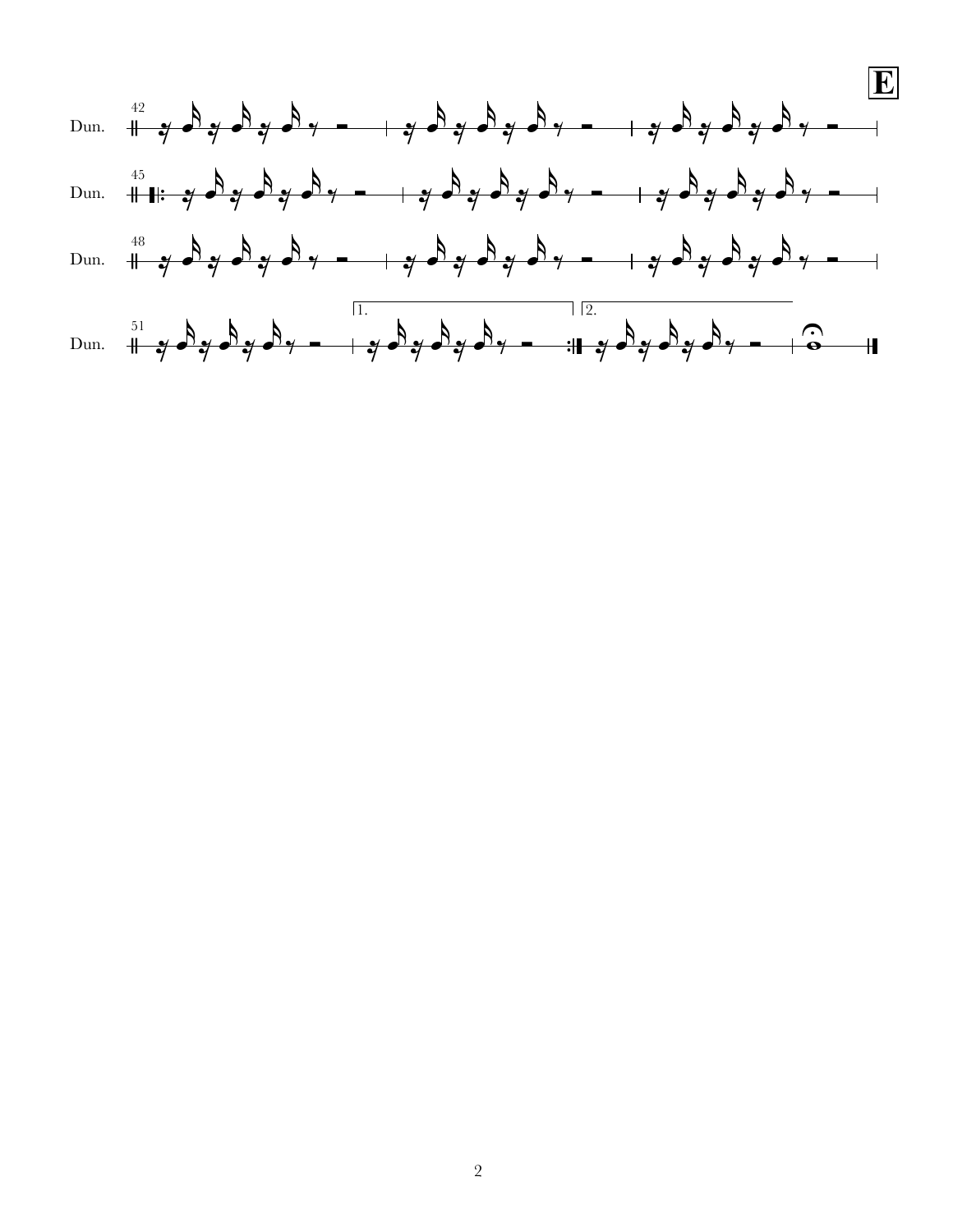

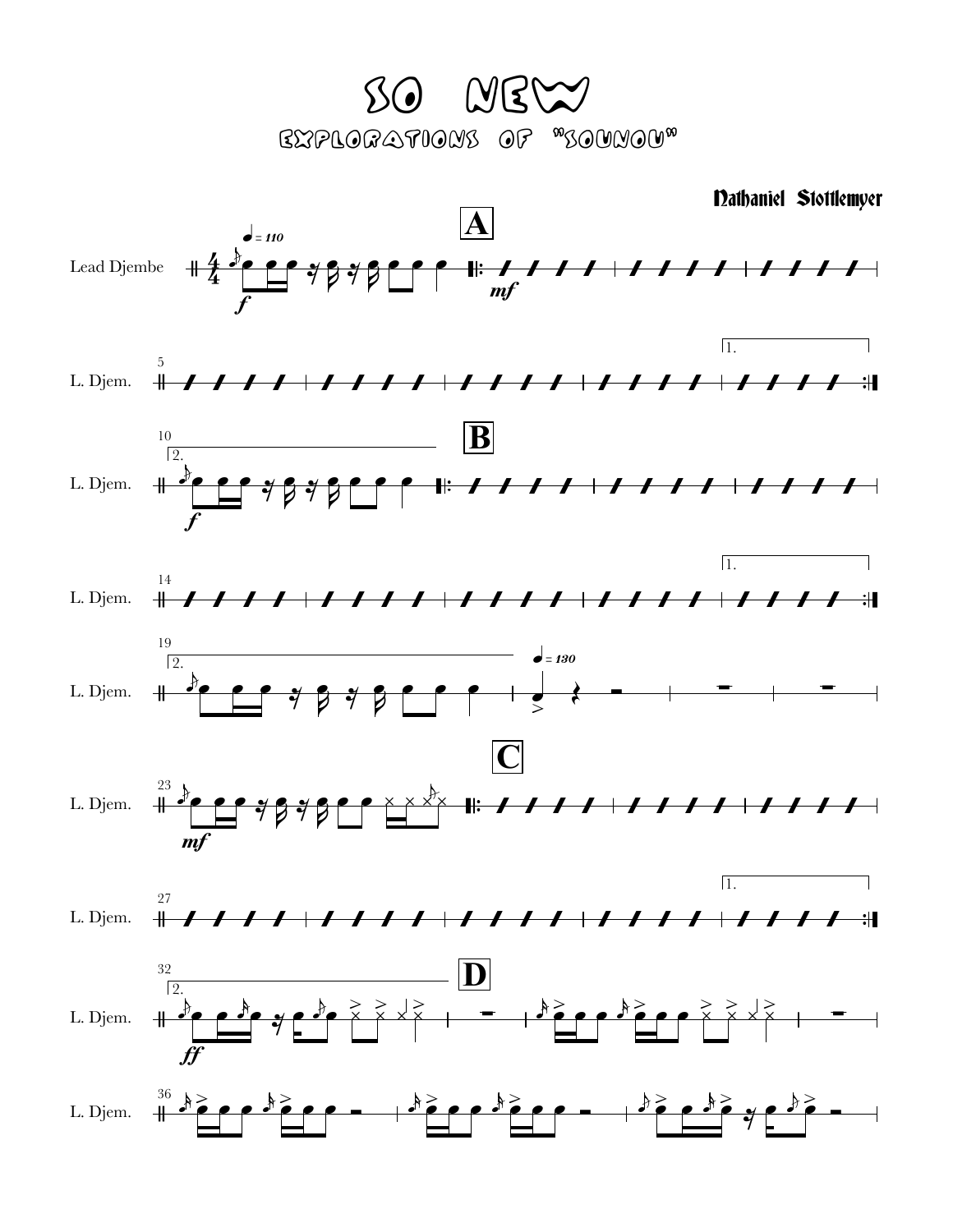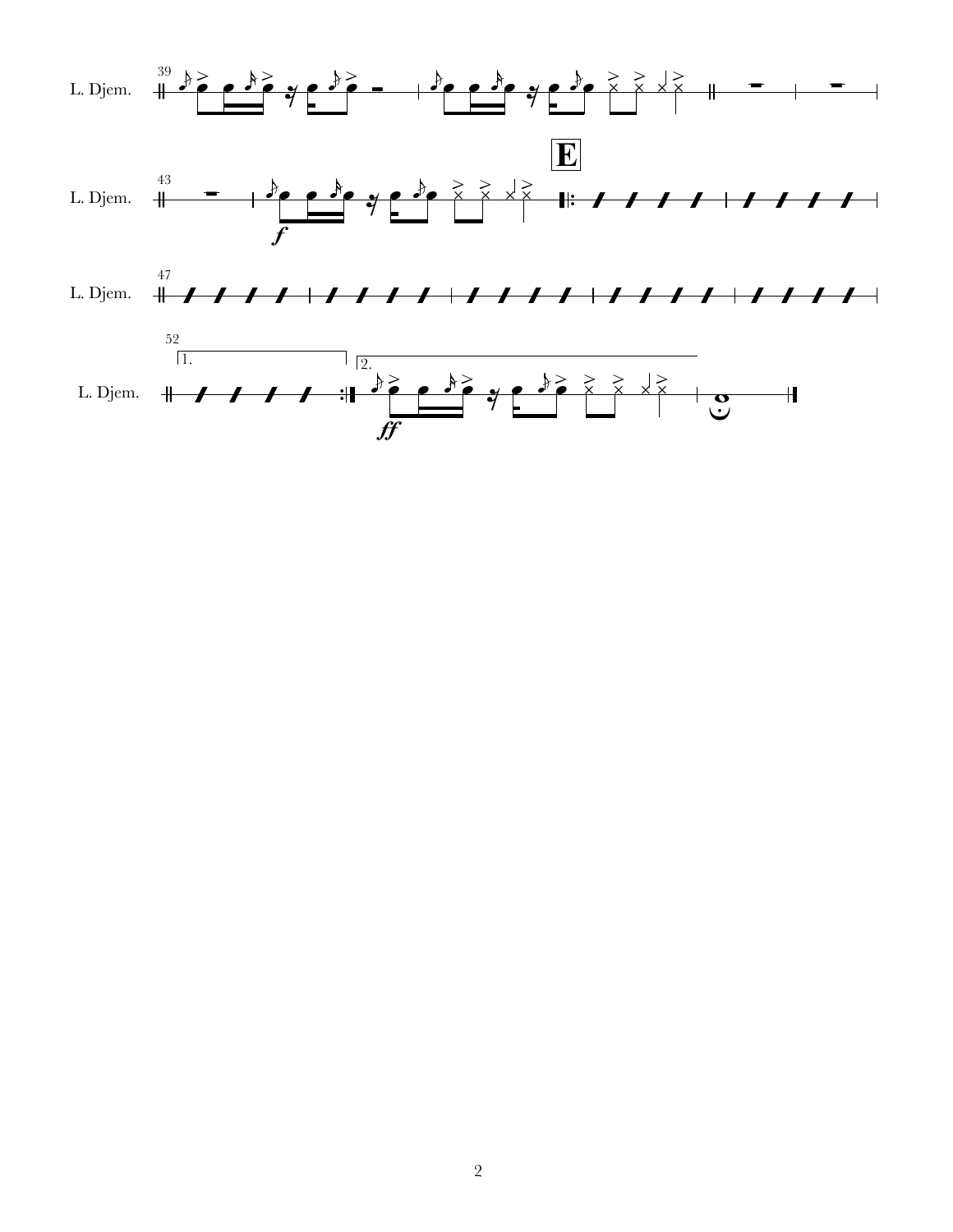

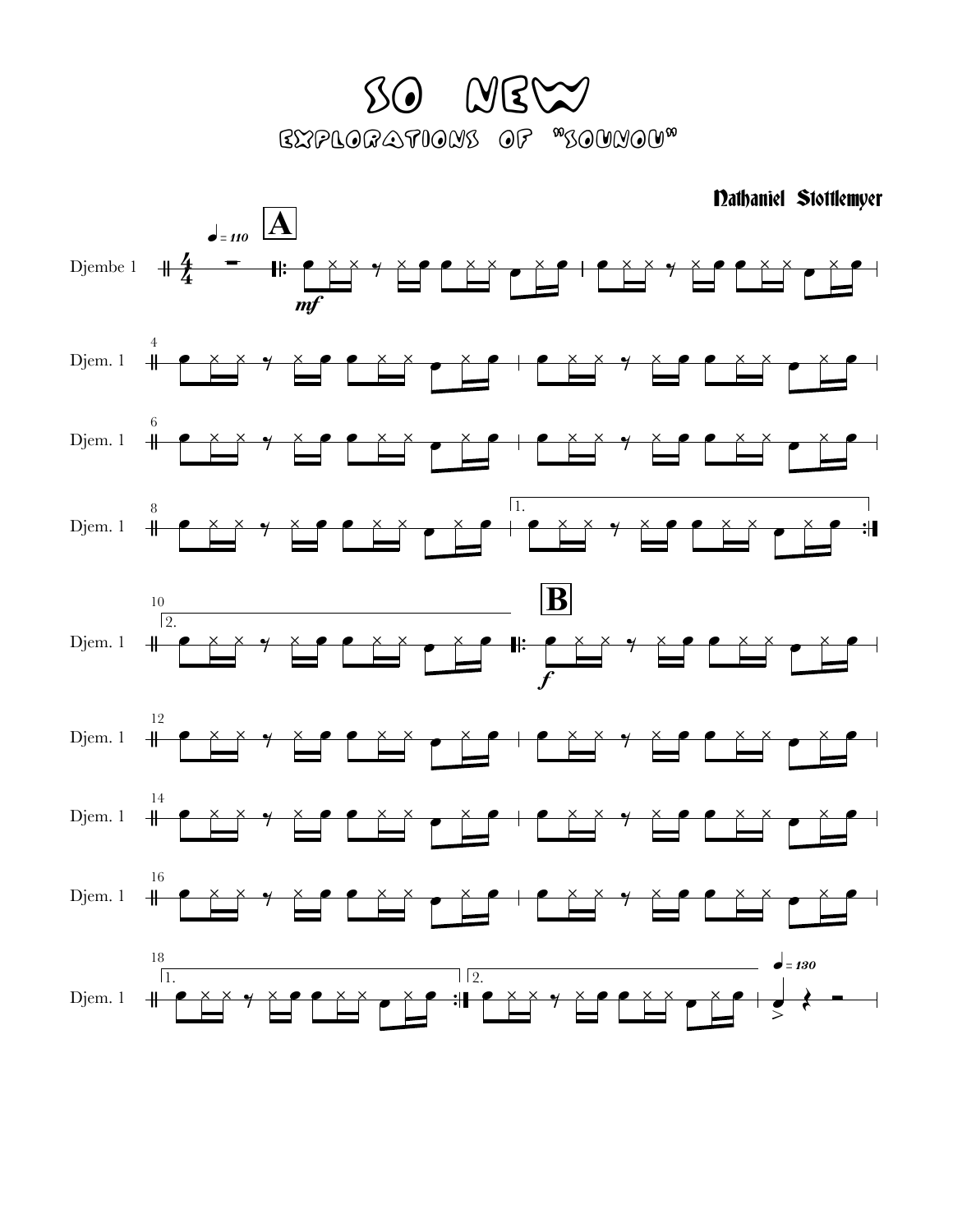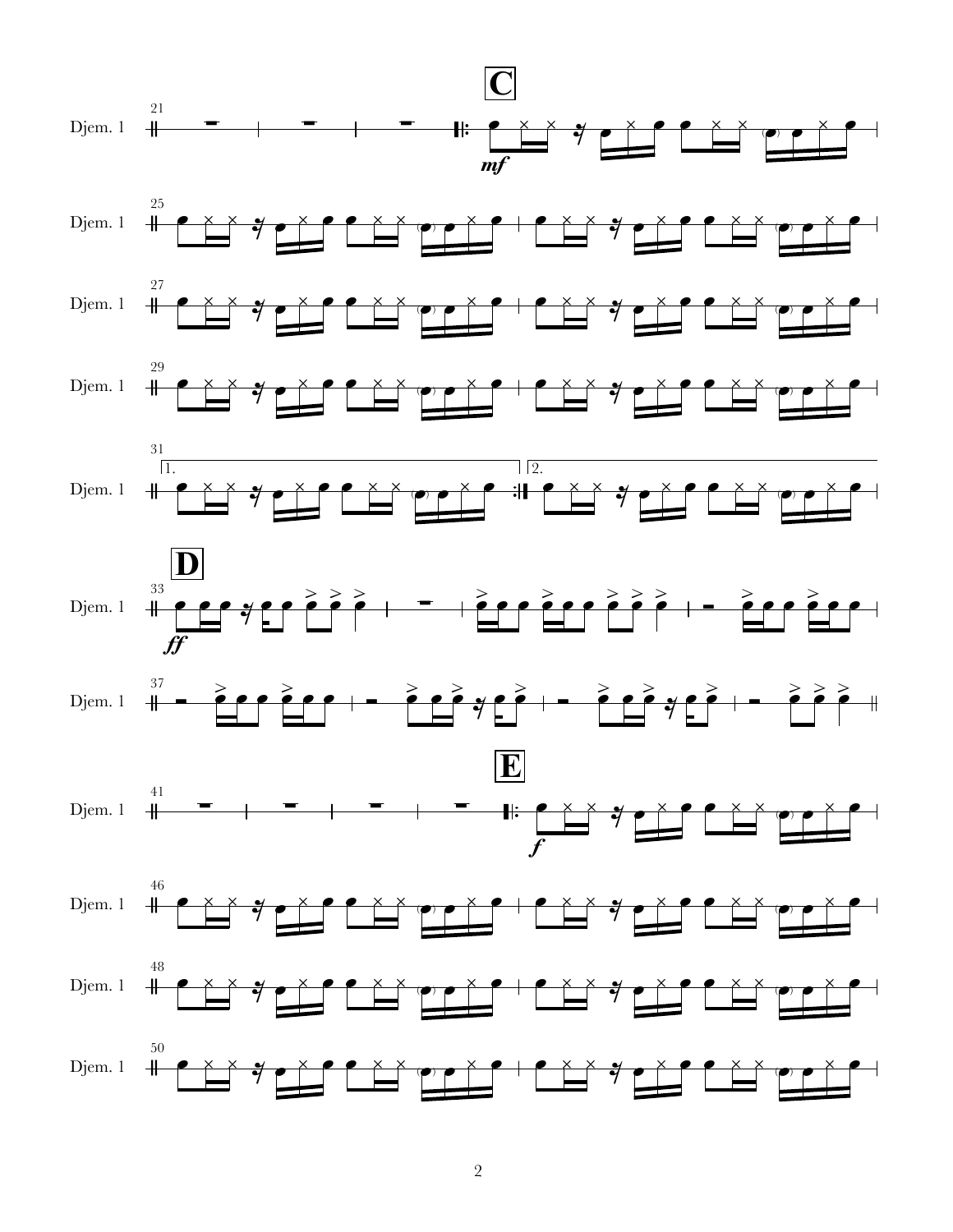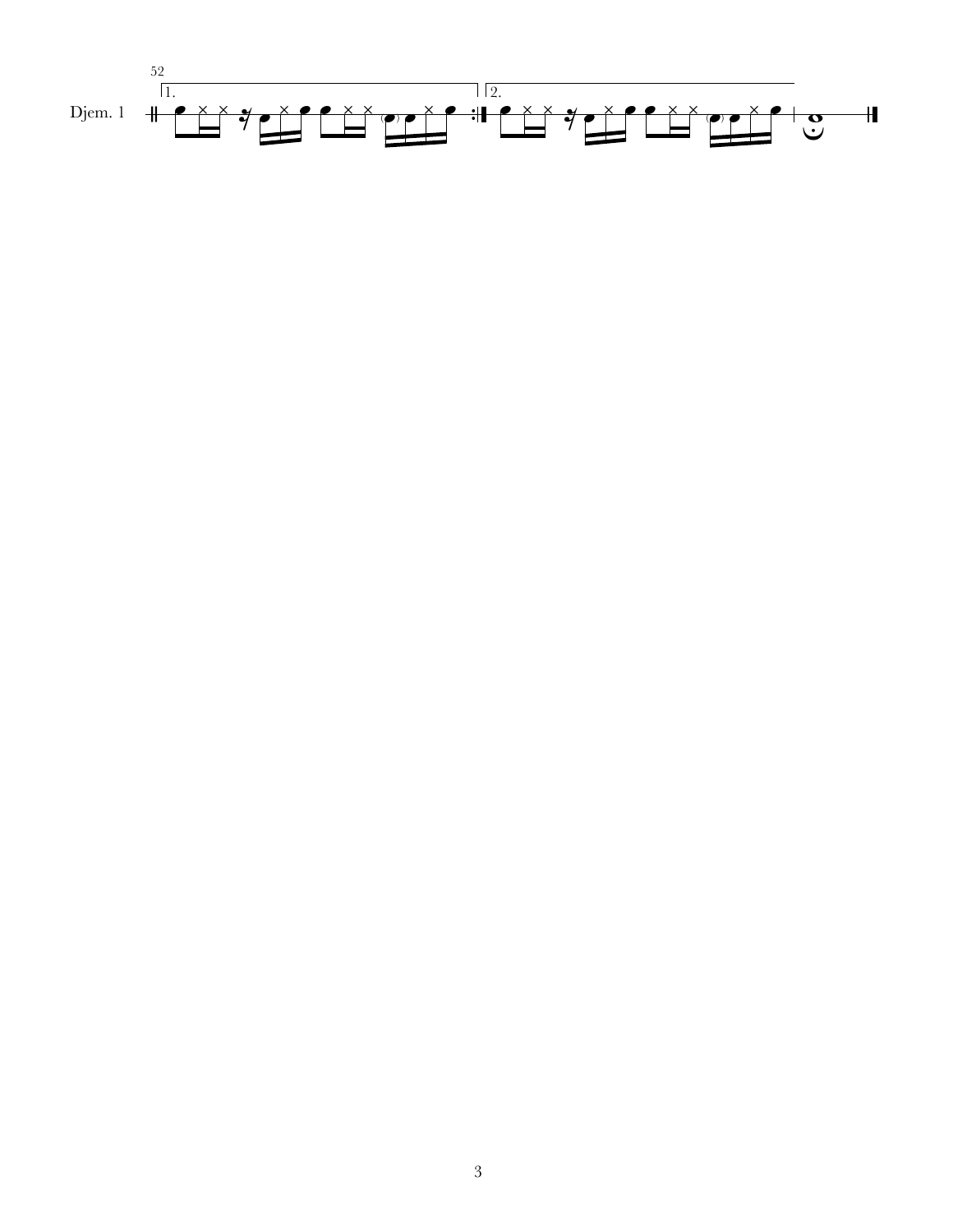